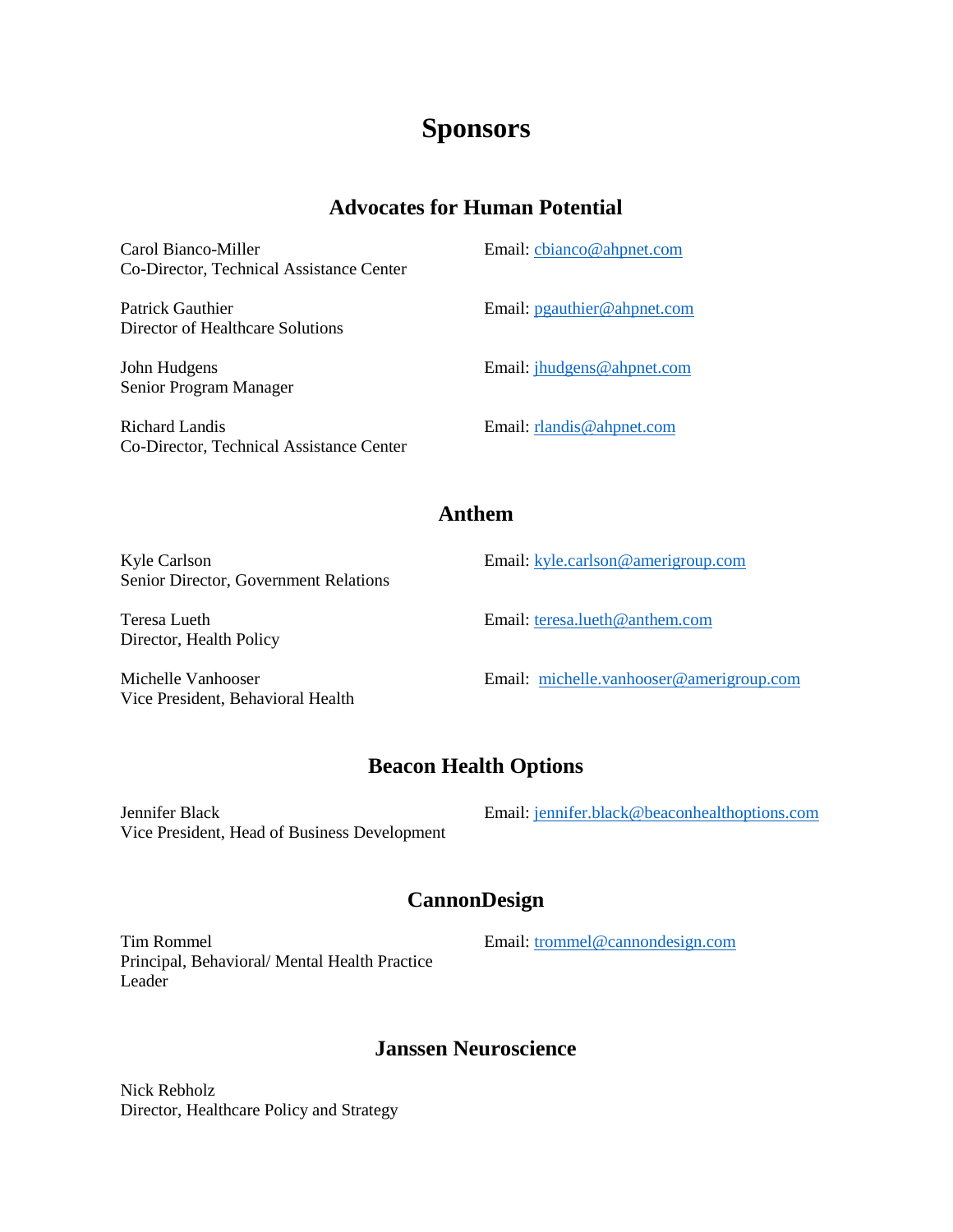Michael Wolfe Director, Health Policy and Advocacy Email: [mwolfe2@its.jnj.com](mailto:mwolfe2@its.jnj.com)

#### **Mercer Government**

Katharine Lyon Principal

Email: [kate.lyon@mercer.com](mailto:kate.lyon@mercer.com)

#### **Mental Health Technology Transfer Center (MHTTC) Network**

Heather Gotham Director, MHTTC Network Coordinating Office

Felicia Benson Project Coordinator Email: [gothamh@stanford.edu](mailto:gothamh@stanford.edu)

Email: [fbenson@stanford.edu](mailto:fbenson@stanford.edu)

#### **Myers and Stauffer**

Jerry Dubberly Principal

Julia Kotchevar Health Care Senior Manager Amy Schuman National Marketing Director

Catherine Sreckovich Director, Health Care Consulting Email: [jdubberly@mslc.com](mailto:jdubberly@mslc.com)

Email: [jkotchervar@mslc.com](mailto:jkotchervar@mslc.com)

Email: [aschuman@mslc.com](mailto:aschuman@mslc.com)

Email: [csreckovich@mslc.com](mailto:csreckovich@mslc.com)

### **National Council for Behavioral Health**

Chuck Ingoglia President and CEO Email: [ChuckI@thenationalcouncil.org](mailto:ChuckI@thenationalcouncil.org)

#### **Netsmart**

Sunithi Kuruppu Executive

Cathleen Panowicz Client Development Executive, Public Sector Email: [cpanowicz@ntst.com](mailto:cpanowicz@ntst.com)

Email: [skuruppu@ntst.com](mailto:skuruppu@ntst.com)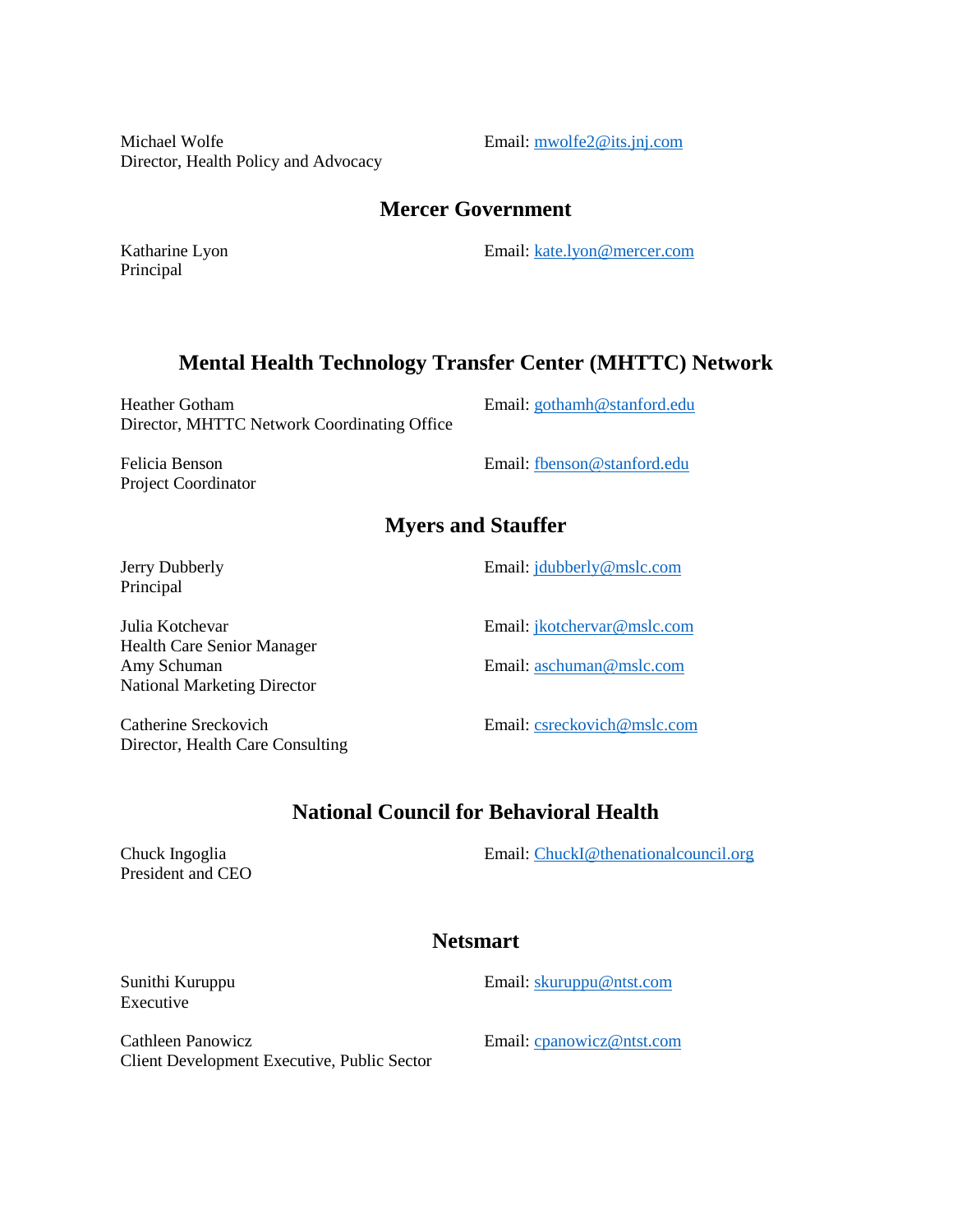#### **Relias**

#### **RI International**

David Covington President and CEO

Paul Galdys Deputy CEO

Sue Ann Atkerson Chief Operations Officer

Charles Browning Chief Medical Officer

Wendy Farmer

Gina Gibson

Shannon Jaccard Chair, Board of Directors Email: [shannon@shannonjaccard.com](mailto:shannon@shannonjaccard.com)

Wayne Lindstrom Director of Consulting and Business Development

Amy Pugsley Chief Administrative Officer

Jamie Sellar Chief Strategy Officer

#### **SMI Adviser**

Lauren Cook Project Manager, American Psychiatric Association Email: [lauren.cook@psych.org](mailto:lauren.cook@psych.org) Email: [zhouyin.yang@psych.org](mailto:zhouyin.yang@psych.org)

Zhouyin Yang Project Manager, American Psychiatric Association

**Trilogy Integrated Resources, LLC**

Email: [wayne.lindstrom@riinternational.com](mailto:wayne.lindstrom@riinternational.com)

Email: [paul.galdys@riinternational.com](mailto:paul.galdys@riinternational.com)

Email: [David.Covington@riinternational.com](mailto:David.Covington@riinternational.com)

Email: [SueAnn.Atkerson@riinternational.com](mailto:SueAnn.Atkerson@riinternational.com)